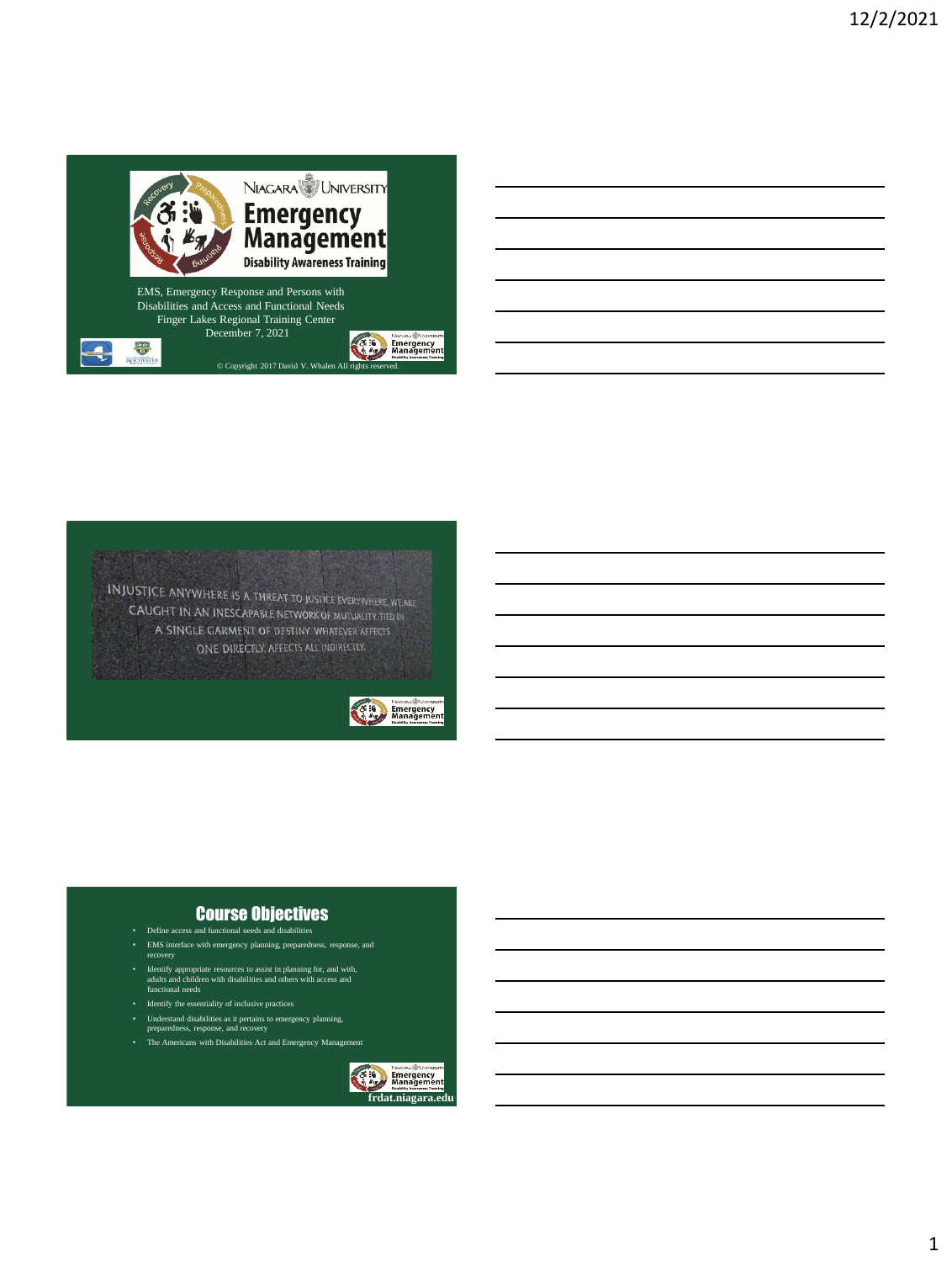# Richard DeVylder – "Nobody's coming"



# Self-Preservation

- Cognitive ability to do so
- Physical limitations that challenge that
- Ignore or actually put themselves in harm's way



## The Right to be Rescued

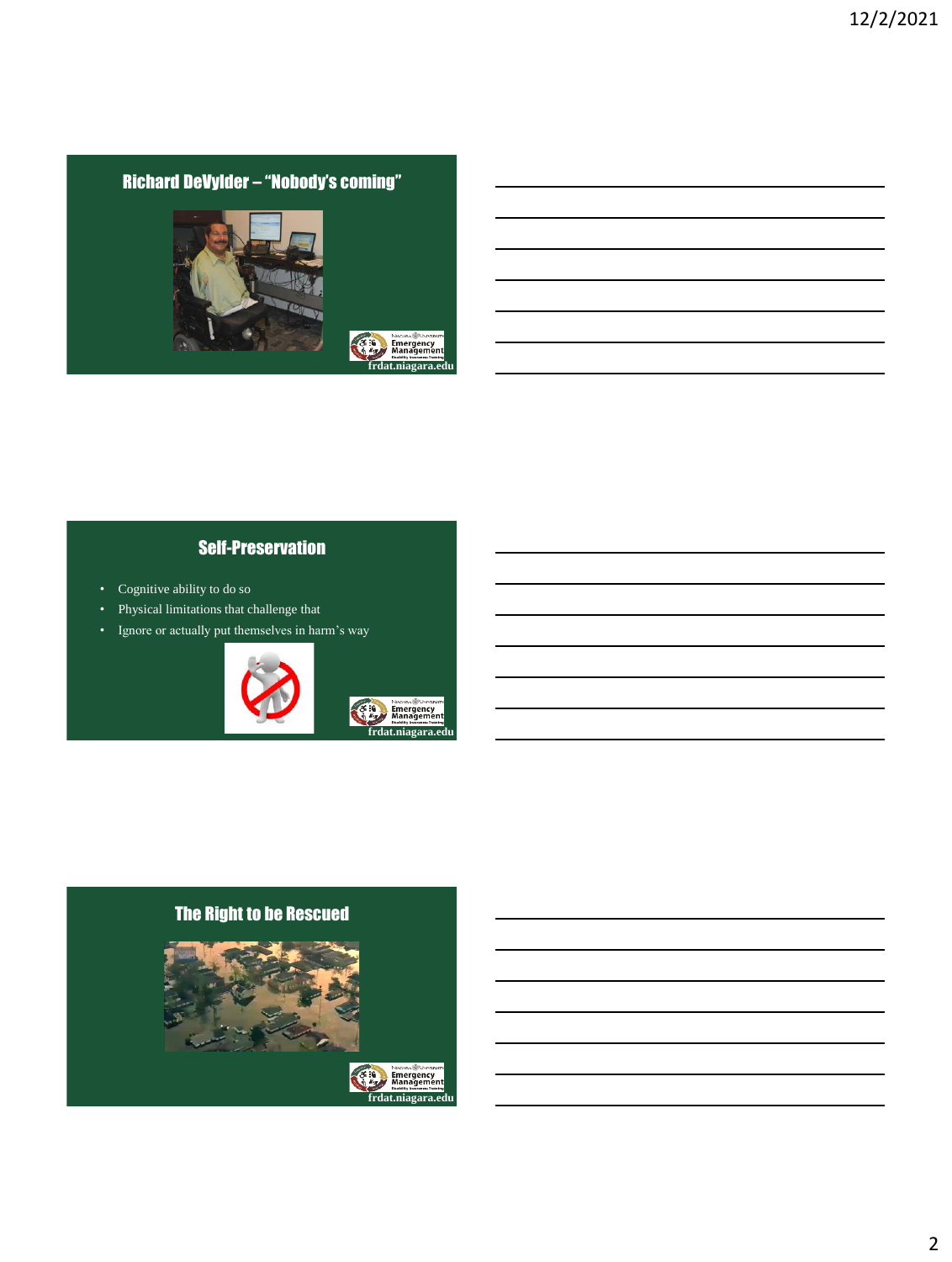## Benilda Caixeta 7/31/54–8/29/05



Unable to evacuate before or during hurricane Katrina, Benilda told her friend the water was rushing into her home just before her phone went dead. Her body and her wheelchair were found floating inside her home several days later.



## The Right to be Rescued – Adrien Weibgen

Few people would argue directly that PWDs deserve less assistance during times of disaster. But the systemic exclusion of PWDs from disaster plans, coupled with arguments that it may be impossible to meet the needs of all people during times of disaster, suggests a widespread, if tacit, endorsement of the notion that it is fine to value lives differently when push comes to shove. Due to widespread prejudice, "[h]istorically, even those with moderately limiting disabilities have been viewed with pity and discomfort rather than as fully functioning human beings worth 'saving."<sup>[21](https://www.yalelawjournal.org/note/the-right-to-be-rescued#_ftnref21)</sup>



# The Right to be Rescued - continued

Such beliefs have already influenced a variety of emergency policies and raised the death tolls of PWDs during disastrous events. $\frac{22}{2}$  $\frac{22}{2}$  $\frac{22}{2}$  During Hurricane Katrina, for instance, "[t]he infirm elderly, poor, and disabled were the most likely to die."[23](https://www.yalelawjournal.org/note/the-right-to-be-rescued#_ftnref23) Despite the known vulnerabilities of PWDs and other marginalized groups, one study found that fewer than a quarter of the emergency operation plans of numerous county and city governments across the United States address in depth the needs of the most vulnerable population groups

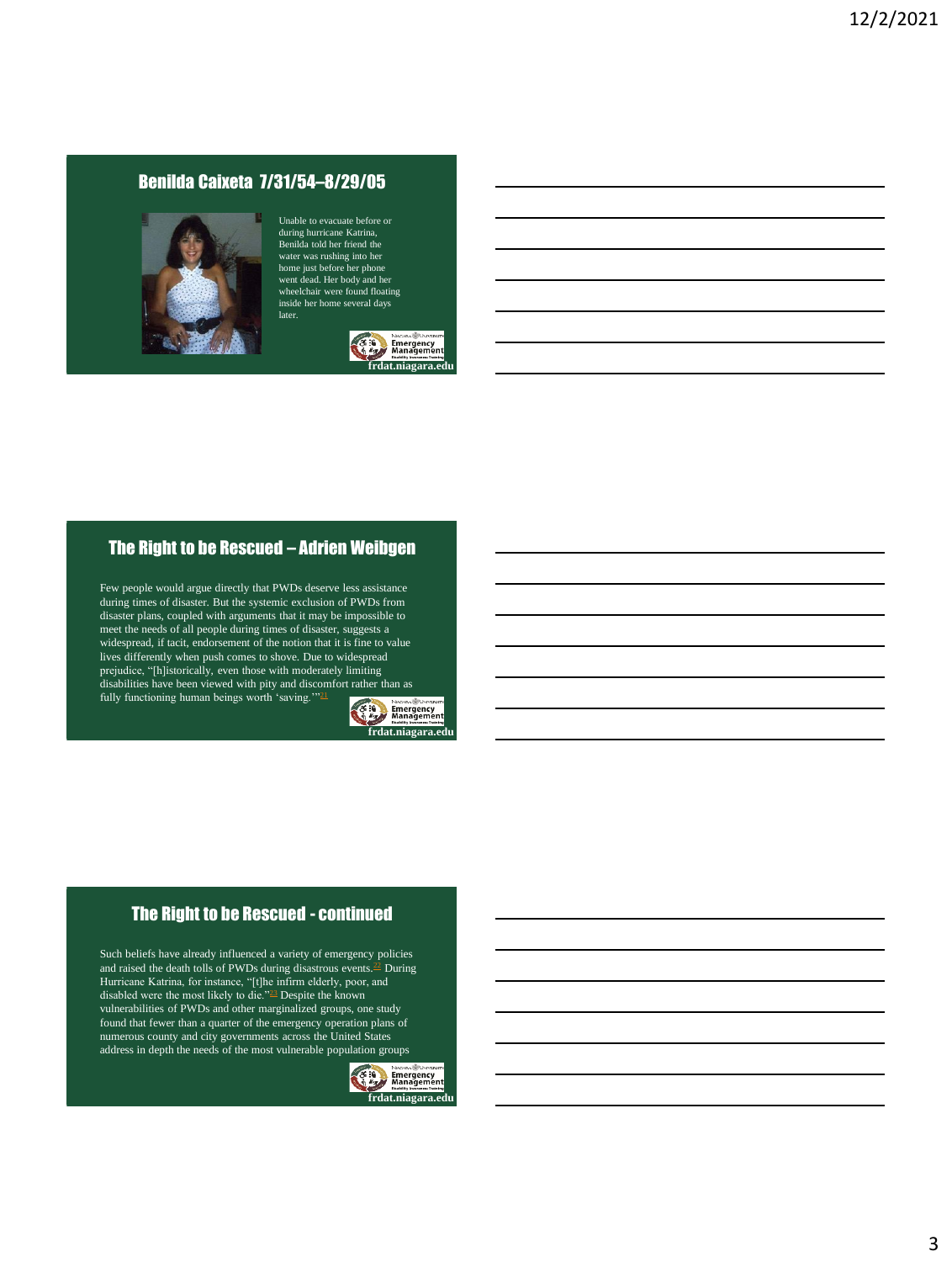Currently, people with disabilities are 2-4 times more likely to be critically or fatally injured in a disaster. Despite this, effective response efforts and support focused on people with disabilities, older adults and others who also have access and functional needs are lacking

Source: Partnership for Inclusive Disaster Strategies



#### Disability Awareness

Disability awareness helps "to remove barriers so that responsible, selfsufficient people with disabilities can assume risks, make choices and contribute as they wish… this is a vision in which we all win."

Source: Canadian Association of Independent Living Centers, [www.cailc.ca](http://www.cailc.ca/)



## Inclusion

A term used by people with disabilities and other disability rights advocates. All people should freely, openly, and without pity accommodate any person with a disability without restrictions or limitations of any kind.



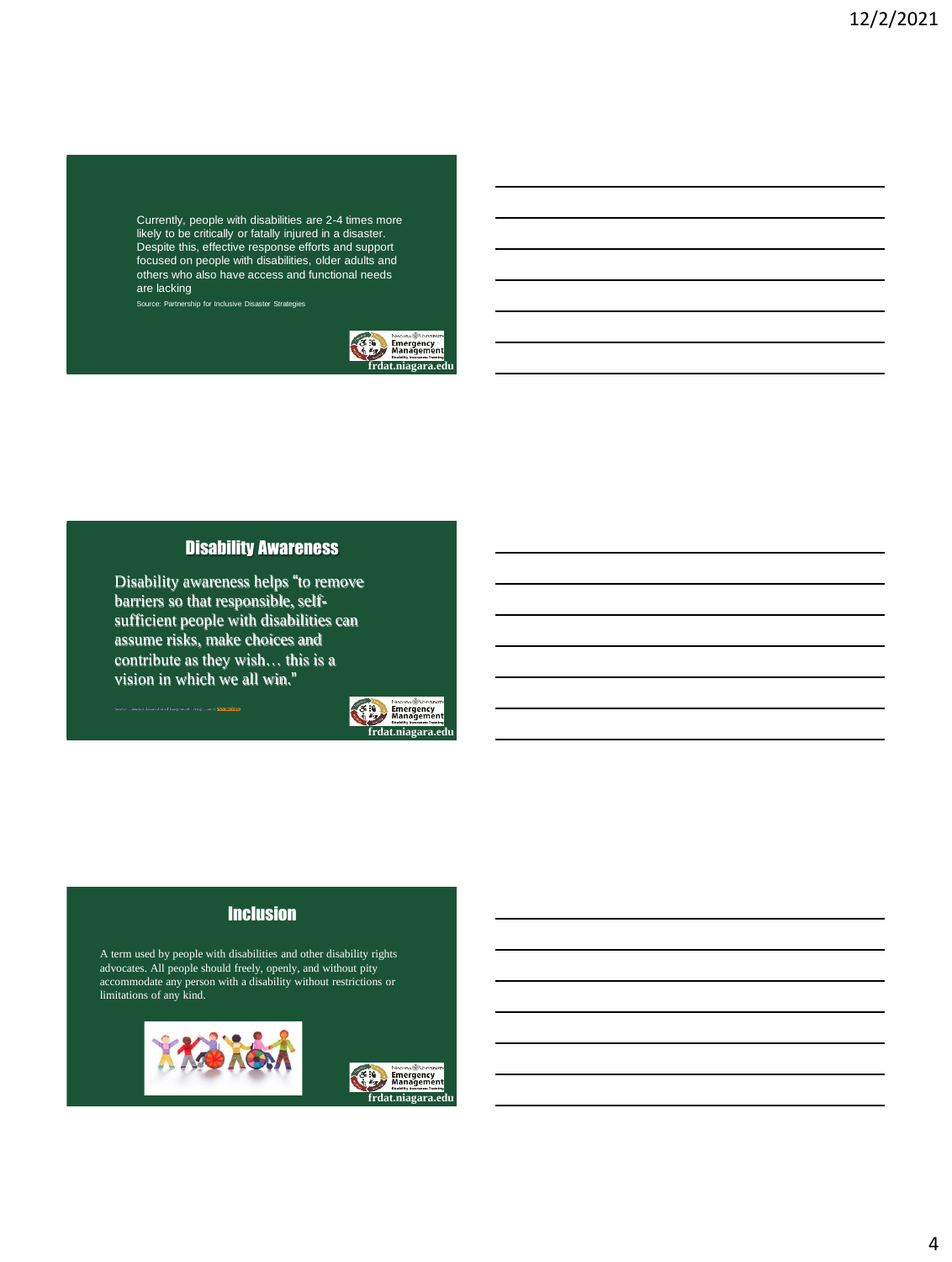## Cultural Awareness & Diversity

- Race
- **Ethnicity**
- **Religion**
- Culture
- **Generational**

• Gender

- Sexual Orientation • Disability
- **Intersectionality**



## Racism – The King Center

**Racism** – prejudice, apartheid, ethnic conflict, anti-Semitism, sexism, colonialism, homophobia, ageism, discrimination against disabled groups, stereotypes…

"Racism is a philosophy based on a contempt for life. It is the arrogant assertion that one race is the center of value and object of devotion, before which other races must kneel in submission. It is the absurd dogma that

Racism is total estrangement. It separates not only bodies, but minds and spirits. Inevitably it descends to inflicting spiritual and physical homicide upon the out-group."



## "LGBTQ people at higher risk during disasters"

"There are individuals and families who are particularly vulnerable to disasters," the report says.<br>"Age, financial insecurity, pregnancy, and identification with a historically disadvantaged group—<br>including minorities a

The report notes that LGBTQ people "have historically been socially repressed and excluded."<br>Research has shown that after a disaster, LGBTQ people are more likely to be socially isolated and<br>face disrespect or harassment

FEMA urges emergency managers to "plan for the whole community, including those with civil rights protections," and to "quickly restore social safety nets after a disaster.

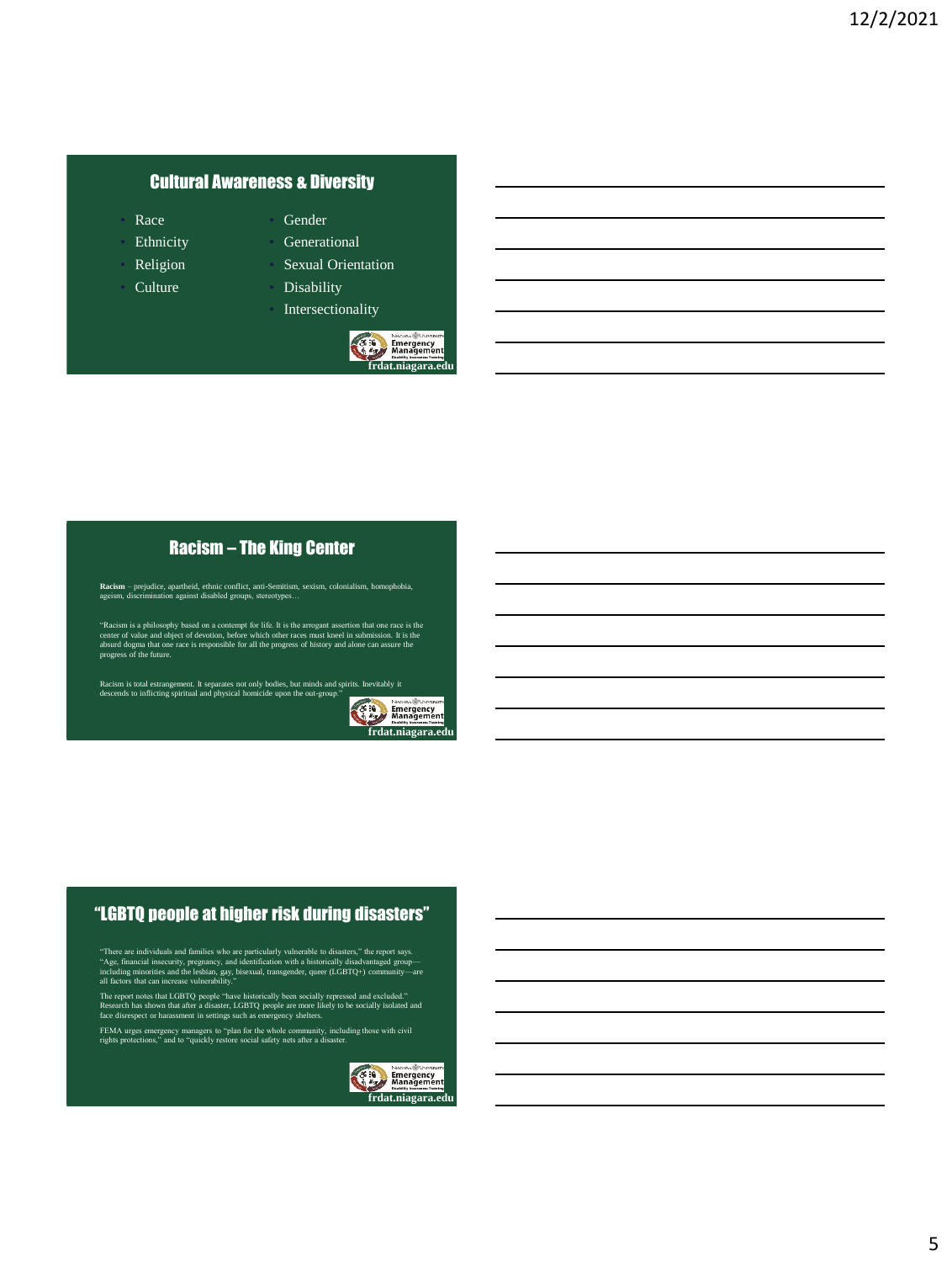

## US Health and Human Services Cultural Competency

Culturally and Linguistically Appropriate Services; Provide effective, equitable, understandable, and respectful quality care and services that are responsive to diverse cultural health beliefs and practices, preferred languages, health literacy, and other communication needs

Cultural Competency Program for Disaster [Preparedness and Emergency Response](https://www.thinkculturalhealth.hhs.gov/education/disaster-personnel) 

Research shows that cultural minority groups suffer disproportionately<br>during every phase of a disaster. This e-learning program will equip you<br>with the knowledge, skills, and awareness to best serve all individuals,<br>regar



## Emergency Preparedness

#### **Main objectives:**

- 1. The needs of people with disabilities are adequately addressed PRIOR to an emergency
- 2. Ensure that people with disabilities are INCLUDED in the planning process
- 3. Identifying WHO you are responding to and where they are located

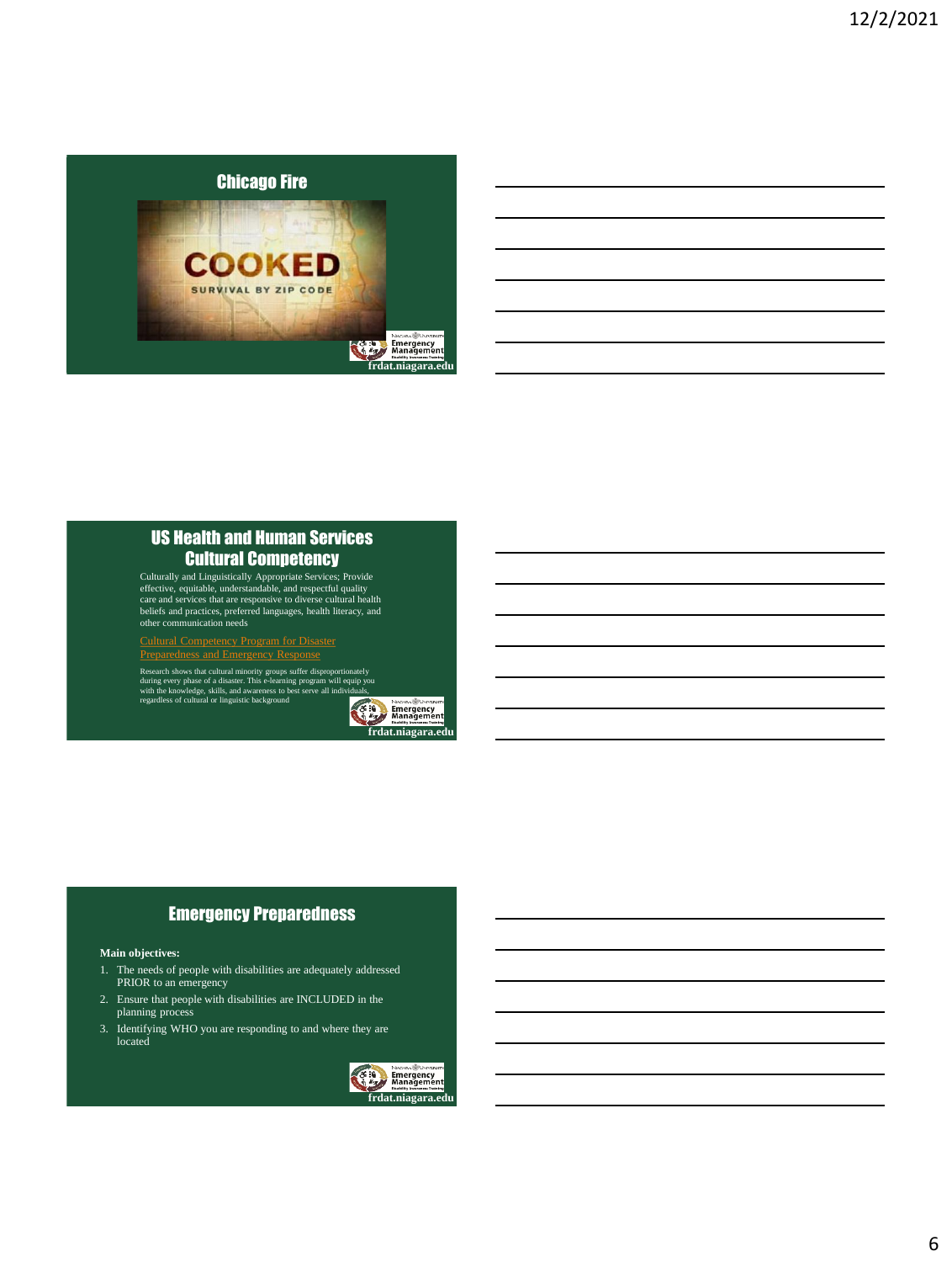## Emergency Management Planning & Collaboration

- 
- EM/FD makes contact with service provider administration and reviewed their disaster plan
- EM has identified shelters to ensure they are accessible and can serve IWDs



• Transportation is accessible • Communication is effective





## Common Miscues

- Separating service animals from their owners
- Not allowing evacuation chairs in hallways
- Not involving the disability community in the planning process
- Whether individuals with disabilities should evacuate immediately or wait for first/emergency responders
- Not recognizing non-obvious/invisible disabilities



**frdat.niagara.edu**

Emergency<br>Manageme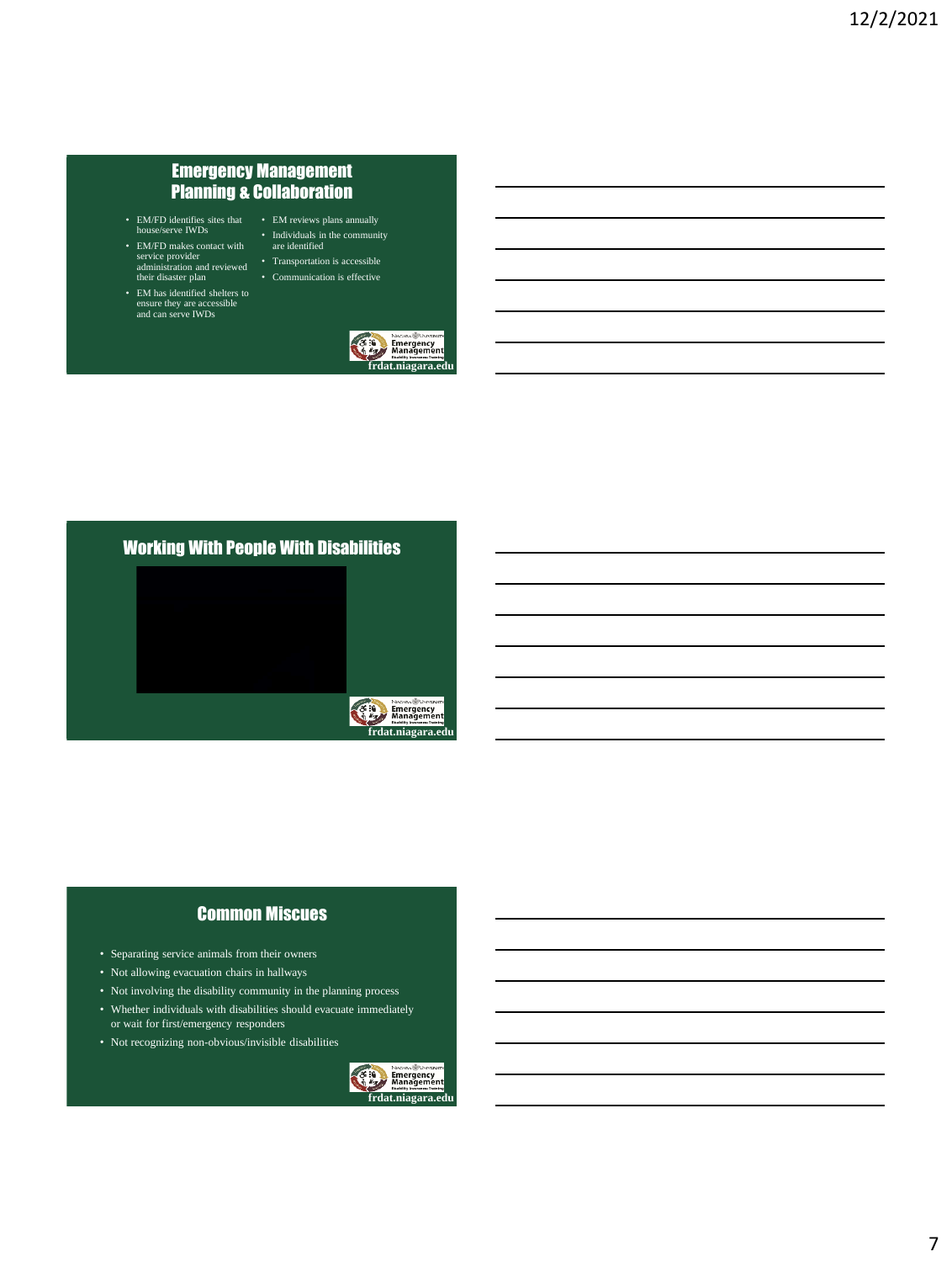# What might an individual need?

- 1. Durable medical equipment
- 2. Medications
- 3. Adaptive equipment
- 4. Assistive technology
- 5. Transportation
- 6. Other health/medical needs









## Disability Numbers

- Intellectual disability: 2-3% of population (7M)
- Cerebral palsy: 1.1 M Americans
- 5.3M with Traumatic Brain Injury
- 7.6M Americans with visual impairment
- 28M with hearing loss
- 5.7M with Alzheimer's disease
- Stroke: 7M survivors
- 3.2M wheelchair users
- 30.6M have difficulty walking • Autism: 1 in 59 children
- **Emergency**<br>Managemer **frdat.niagara.**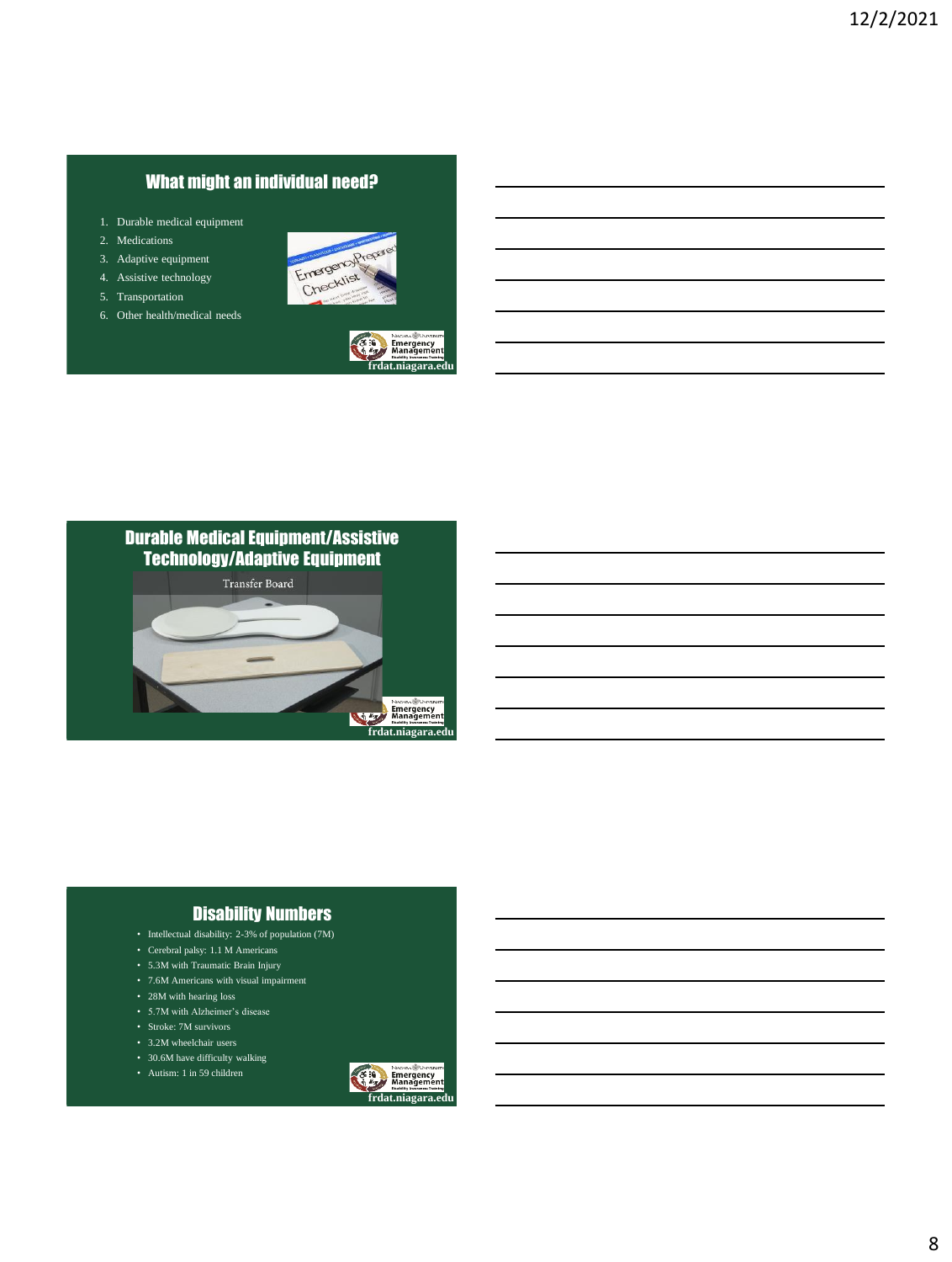

# Disabilities and Emergency Preparedness

- Mental Health Disorders
- Autism Spectrum Disorder
- Intellectual/Developmental Disabilities
- Low vision/Blind
- Deaf/Hard of Hearing
- Physical Disabilities
- Dementia
- Acquired/Traumatic Brain Injury



## Disability Definition

Any physical or mental condition that substantially limits one or more major life activities:

- Caring for oneself
- Learning • Performing manual tasks • Working
	- Sitting

• Standing • Lifting • Reaching

- Walking • Seeing
	-
- Hearing • Speaking
- Breathing

**Emergency**<br> **Emergency**<br> **Managemen**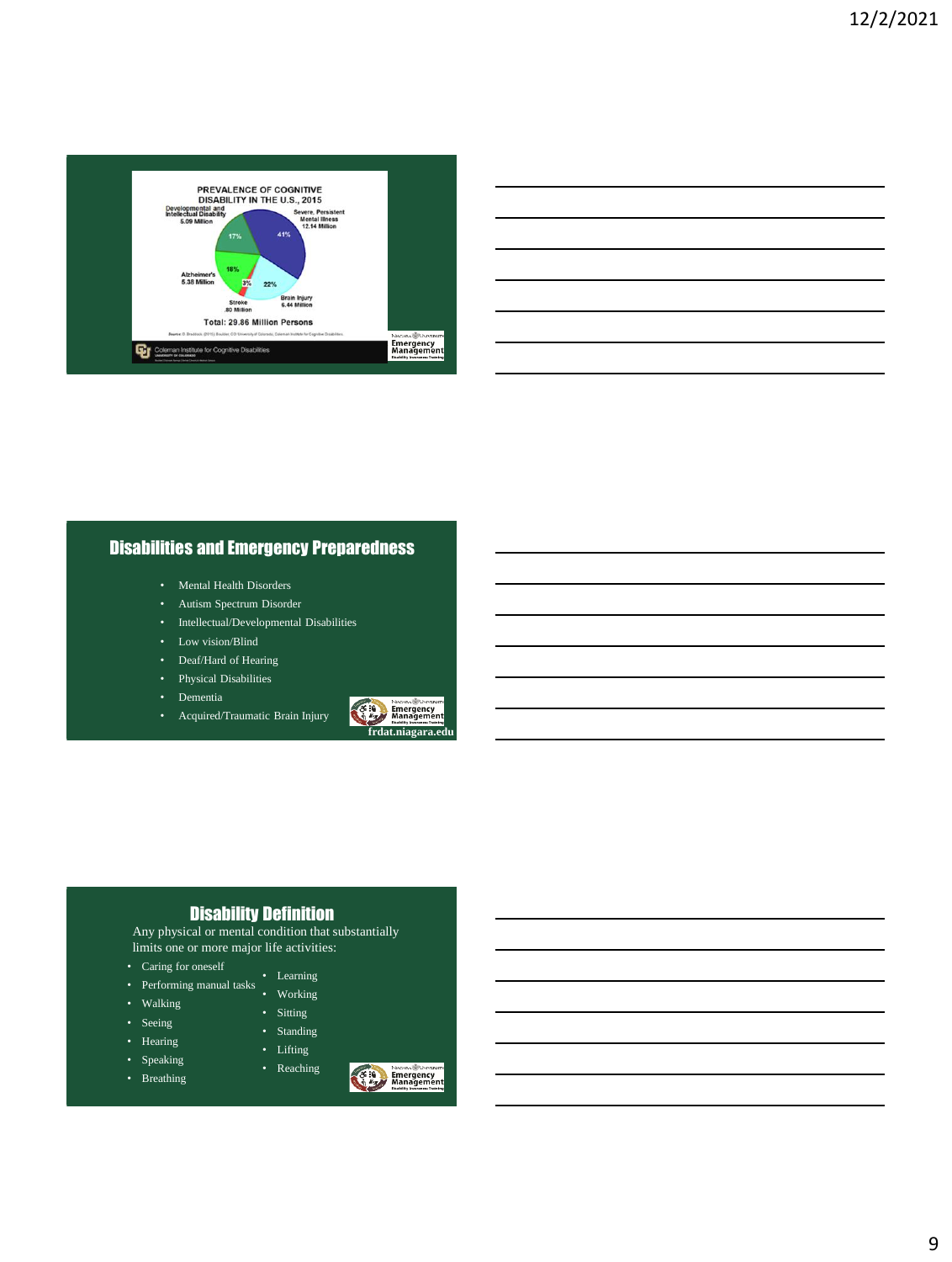# Disability Definition

- Emotional Disability/Mental Health disorders
- Physical Disability
- Learning Disability
- Intellectual Disability
- Cognitive Disability
- Sensory Disability
- Developmental Disabilities



**f**at.niagara

## Dispelling the Myths of Cerebral Palsy



## Disability Definition – Expanded

Intent of an expanded definition is to include the broadest group of people who benefit from physical, communication, and program access. This includes people who:

- Have functional needs
- May or may not meet civil rights laws definitions
- Are part of other 60 plus diverse and sometimes conflicting definitions of disability

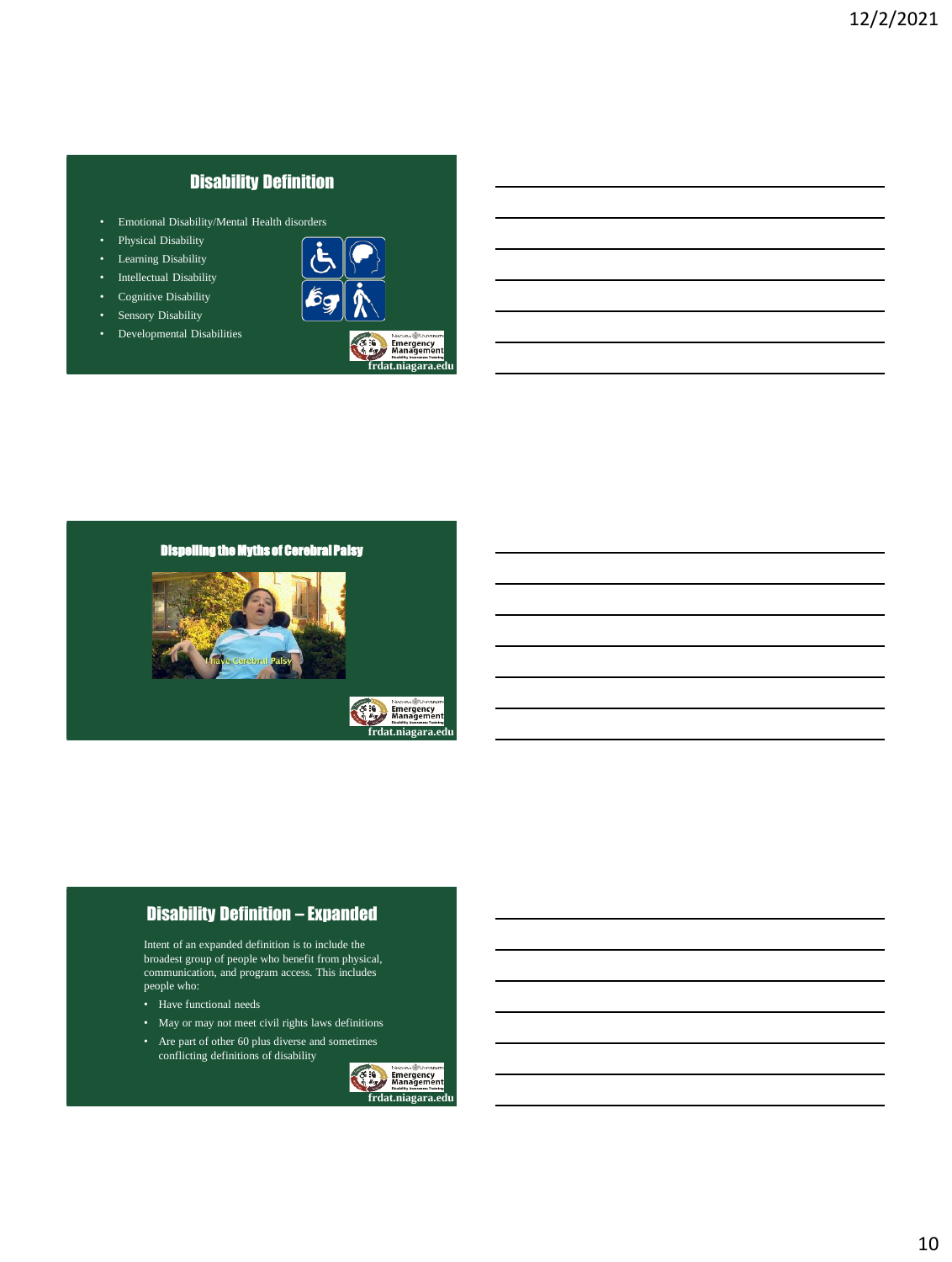## Access & Functional Needs

Actions, services, accommodations, and programmatic, architectural and communication modifications that a covered entity must undertake or provide to individuals with disabilities.



## Access & Functional Needs

- Individuals who are from diverse cultures, races, and nations of origin
- Individuals who can't read, have limited English proficiency, or are non-English speaking
- Older adults with and without disabilities
- Children with and without disabilities
- Individuals who have economical or transportation needs<br> **Examples** Energency<br> **Examples**



# Access & Functional Needs

- Women who are pregnant
- Individuals who have chronic medical conditions
- Those with pharmacological dependencies
- Social, advocacy, and service organizations
- Individuals with disabilities

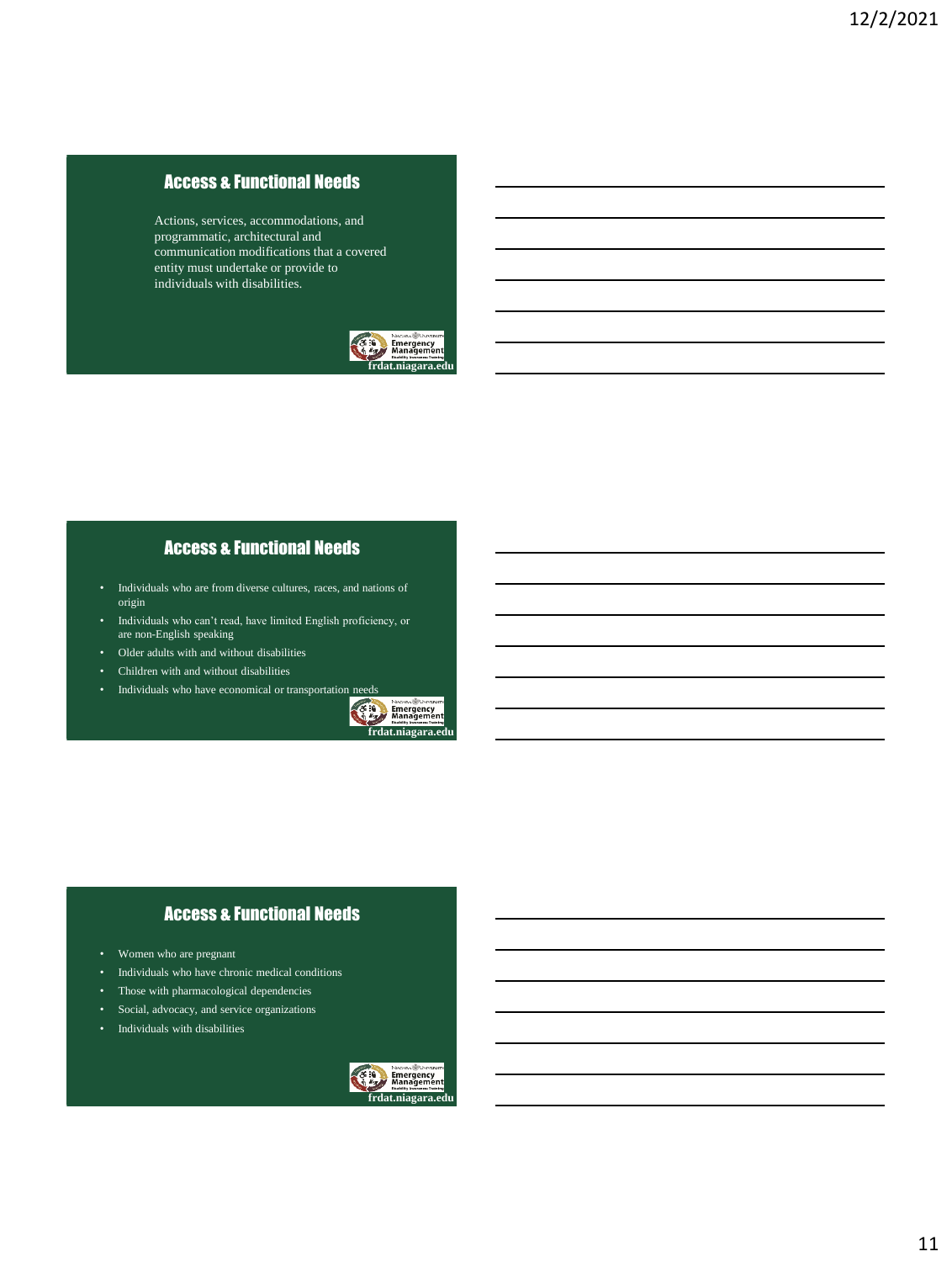

## What is personal preparedness?

- Recognizes they have a disability that will need additional attention and assistance
- Has critical information readily available
- Establishes a support network
- Has personal needs ready to go



## Network of Supports

- Who can you count on? Who counts on you?
- Assess your capabilities
- Teach people *how to* assist you and how your devices operate
- Identify members of your support network
- Meet with your network members
- Some individuals may need assistance in establishing their network
- "Carry with you" supplies at all times

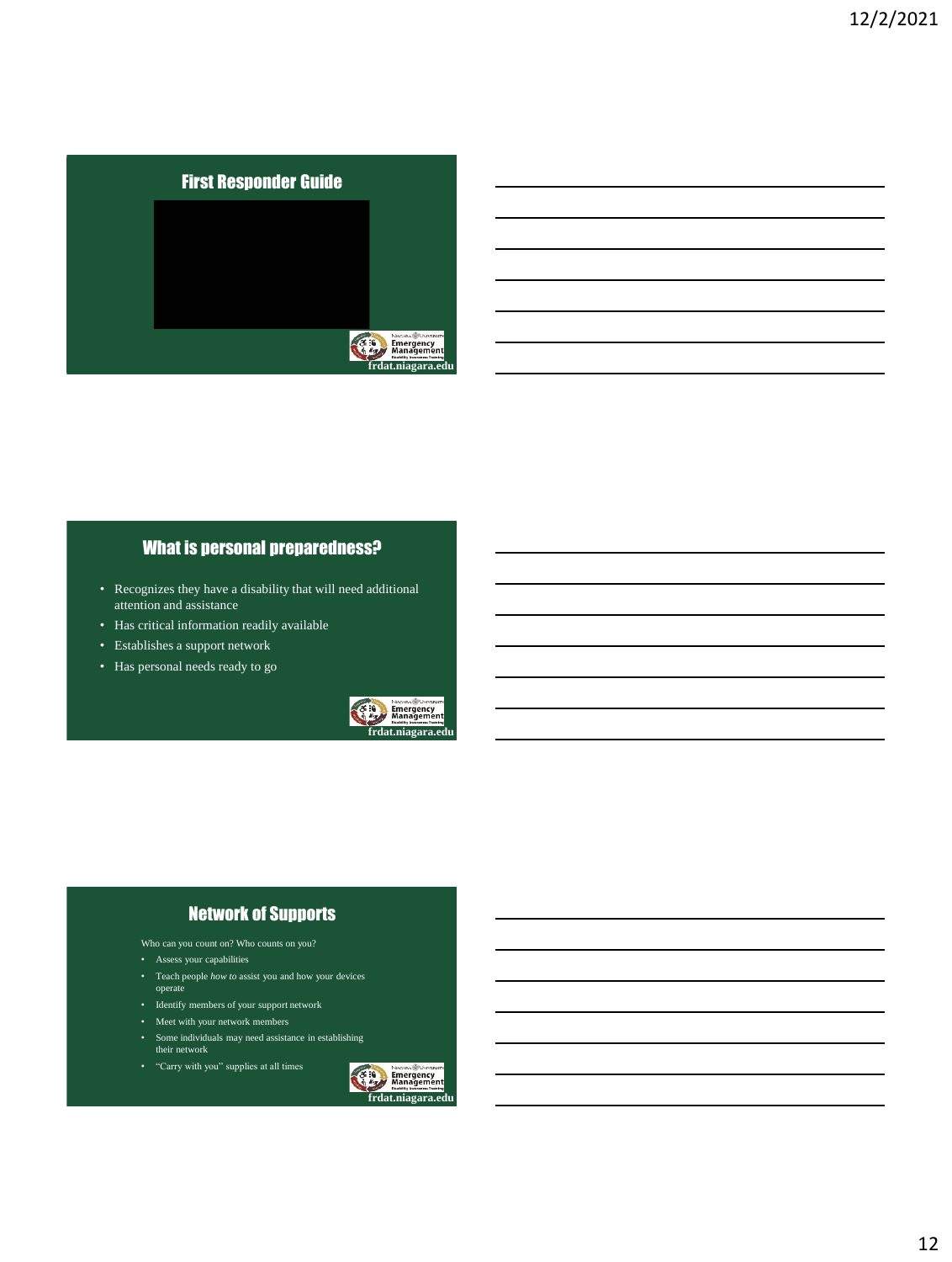

# To Go Kits

- Carry-on-you; essential items with you all the time
- Grab-and-go; easy to carry, items you cannot do without, small and light
- Home; water, food, first aid, clothing, tools, bedding, emergency supplies and items specific to your disability
- Bedside; if unable to get to other parts of the home
- Car; if the need arises to evacuate the area and you are not home



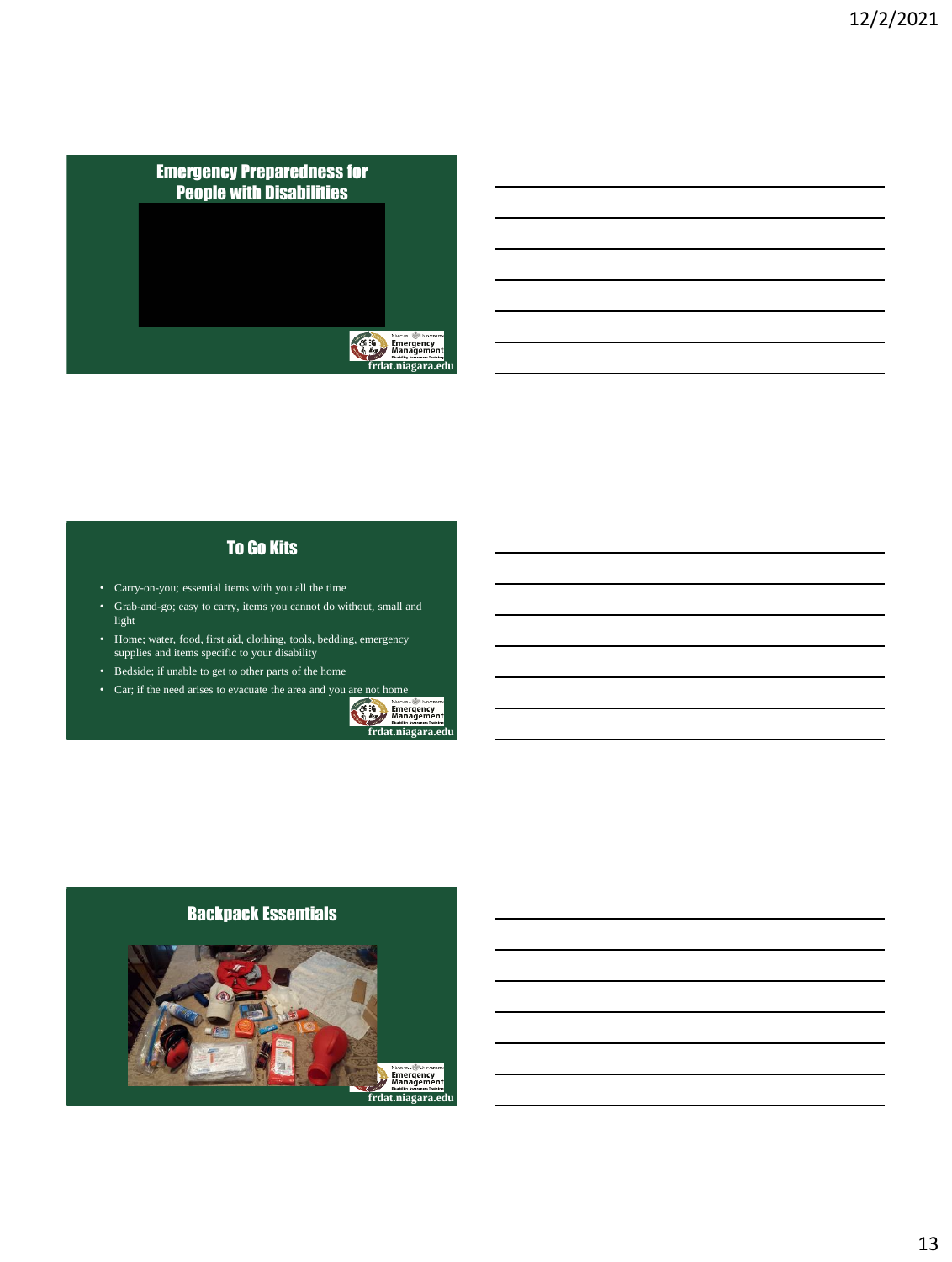## Technology Related Assistance for Individuals with **Disabilities**

[Pass It On Center](http://www.passitoncenter.org/)

[United States Society for Augmentative and](http://www.ussaac.org/) 

[National Assistive Technology Act Technical](https://www.at3center.net/) Assistance and Training (AT3) Center

[NYS](https://www.justicecenter.ny.gov/traid-program) TRAID



#### Ready Apps

- Emergency alerts and notifications
- Your family emergency plan
- Emergency services and shelters
- Evacuation maps and routes

• Valuable preparedness info

[The Erie County NY ReadyErie](http://readydl.com/landing/eoc36029/index.html) App



## Disaster Readiness Planner

Program from the Inclusive Preparedness Center whereby you work on a plan *with* the individual(s) with a disability.



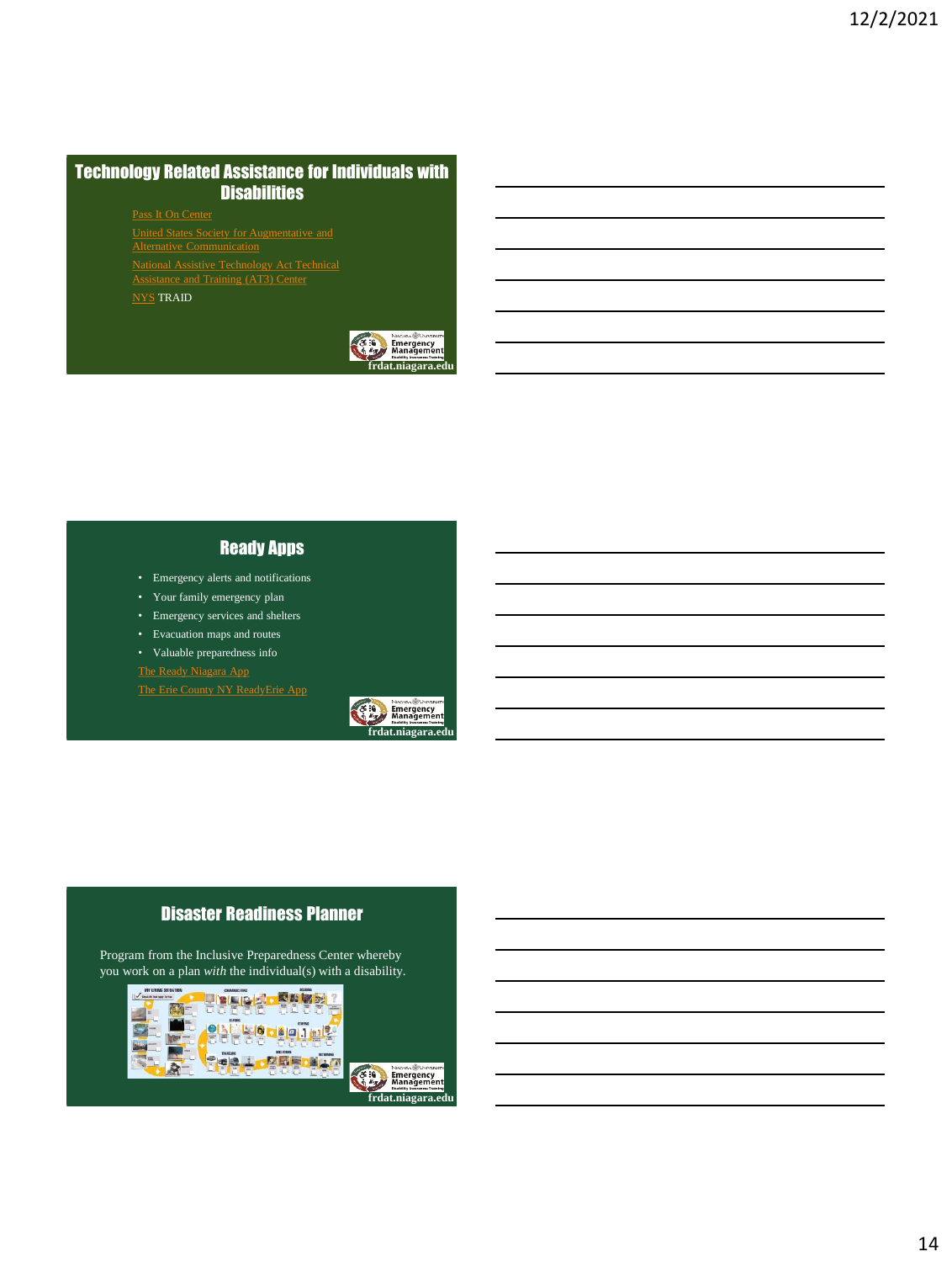## Four Elements of Evacuation Information

Notification (What is an Emergency?)

Way Finding (Where is the Way Out?)

Use of the Way (Can I get out by myself, or do I need help?)

Self

Self with device

Self with assistance

Assistance (What kind of assistance might I need?)



### MARC Personal Preparedness Inventory

- Communications; getting info about hazards and communicating with others
- Equipment; DME and assistive devices
- Food and Supplies; special dietary needs and preference, important supplies not in your kit
- Lodging; alternate places to stay, assistance needs in a shelter
- Medications; prescription and over-the-counter meds



## Personal Preparedness Inventory - continued

- Medical Treatments; regular medical treatment/procedures received
- People; family, friends, physicians, care assistants, translators
- Pets; pet supplies and possible care providers
- Service Animals; supplies, vet contact info
- Transportation; alternate providers

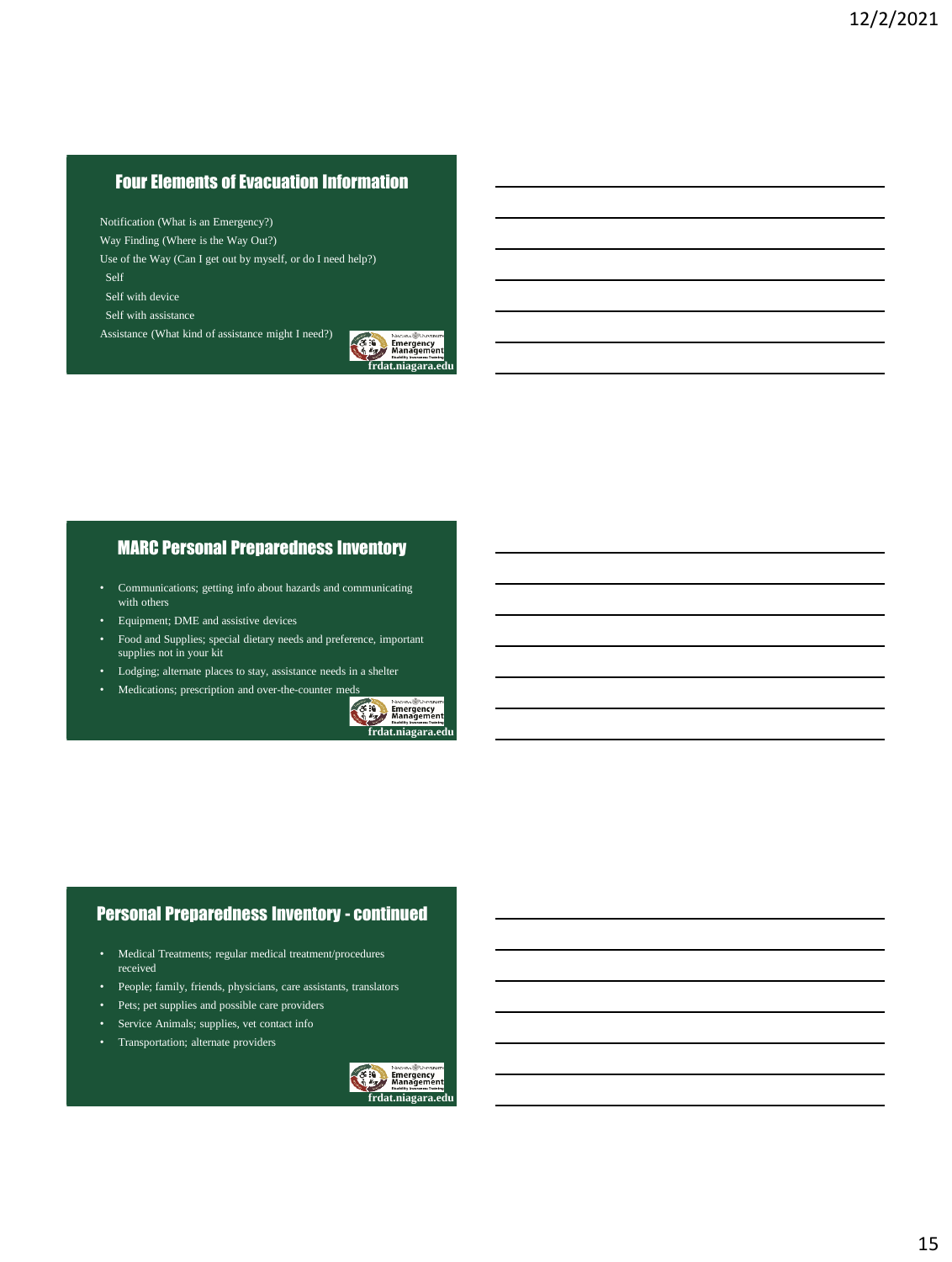

## 211

- Access for information on local health and human services
- Food, shelter, clothing, disabilities, pregnancy, employment, substance abuse, mental health
- Confidential Multi-Lingual Local Services
- Dial 211 or 888-696-9211
- 



#### Access and Functional Needs Registry

**Acquisition of necessary information on local population**

- 
- Notification of evacuation
- Prioritization of evacuation
- Disability-specific needs awareness
- Pre-assigned transportation and shelters
- Pre-allocated scarce resources
- Pre-admission to hospitals
- Cons: lengthy data gathering process, constant updating, possible legal issues, never fully complete, sense of "false" hope



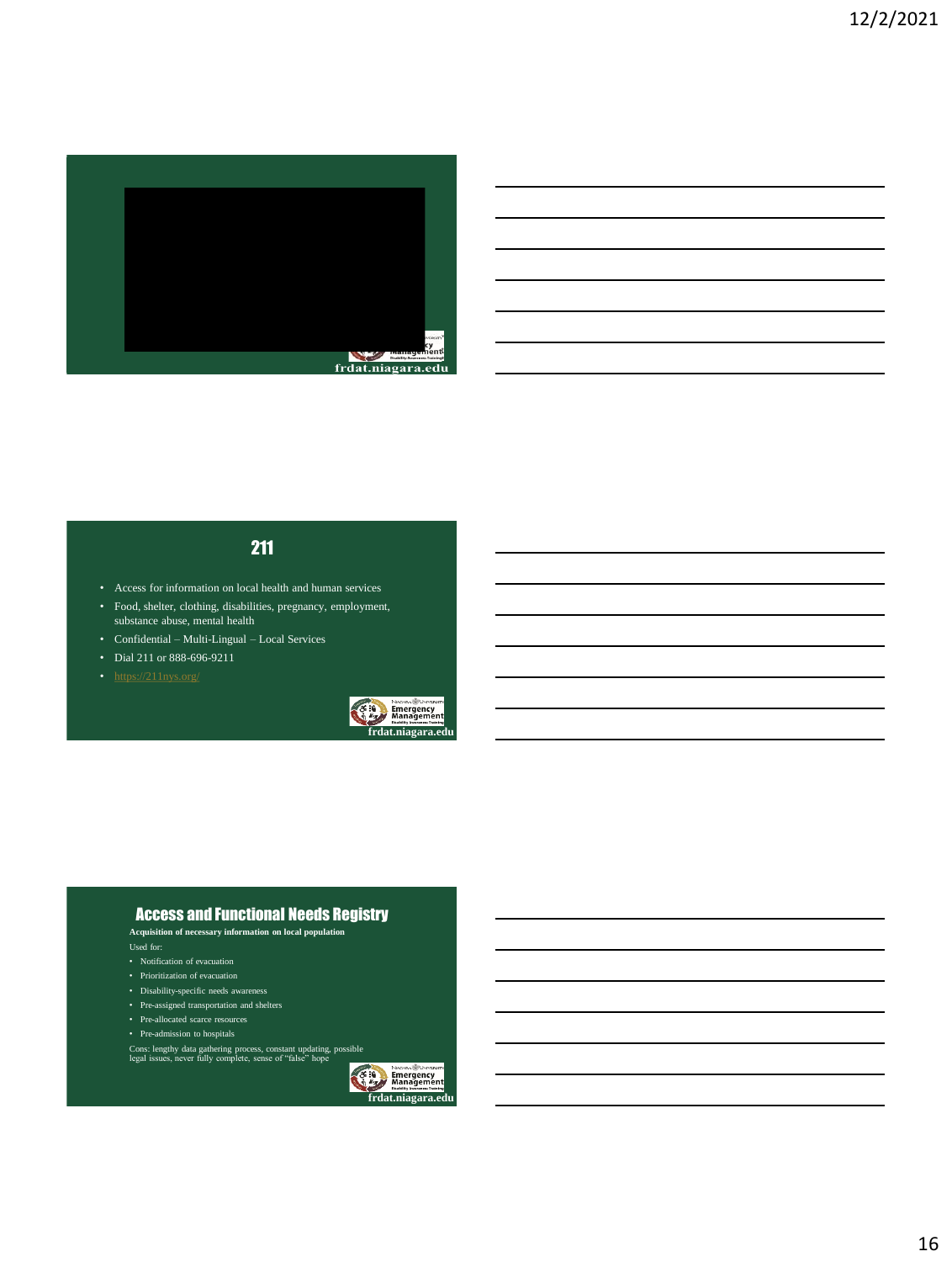#### "My experience tells me if we wait and plan for people with disabilities after we write the basic plan, we fail."



Washington, DC August 4, 2009 – testifying before the Senate Ad hoc committee on Disaster Recovery



#### Litigation re: planning for People with Disabilities and Access and Functional Needs

Issues across lawsuits

- Building Evacuation
- Accessible Transportation
- Shelters and Evacuation Centers
- Power Outages
- Communications
- Recovery



#### Brooklyn Center for Independence vs Bloomberg

- 1. The failure of the evacuation plans to accommodate the needs of people with disabilities with respect to high-rise evacuation and accessible transportation
- 2. The failure of the shelter plans to require that the shelter system be sufficiently accessible
- 
- 3. The failure of NYC to have a plan for ensuring that people with disabilities are able to access the services provided by the City after an emergency
- 4. The failure of plans to to provide for accessible communications
- 5. The failure of NYC's outreach and education program to provide PWDs the same opportunity as others to develop a personal emergency plan
- 6. NYC's lack of sufficient plans to provide PWDs information about the existence and location of accessible services in an emergency

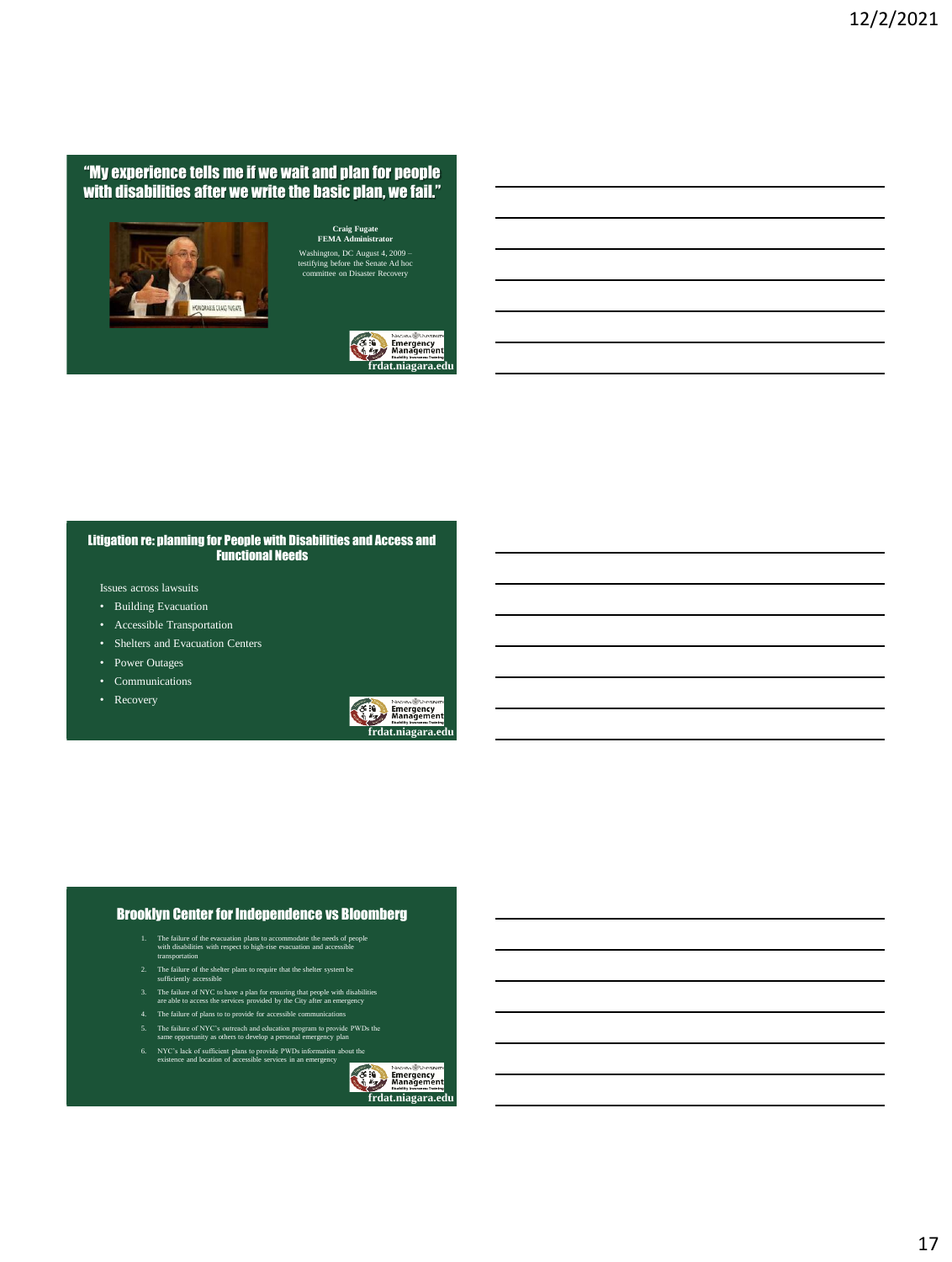## NYC Lawsuit

"Unfortunately, despite the obvious importance of accounting for the unique needs of individuals with disabilities in planning emergencies, New York City's emergency plans, **like many state and local emergency plans throughout the nation**, fail to do so."



#### DOJ Guidance to State/Local Governments

The Americans with Disabilities Act and other laws apply in:

• Temporary lodging and housing • Transition back to the community • Clean up

• Other emergency and disaster-related programs, services, and activities

- Preparation
- Notification
- Evacuation and transportation
	-
- Sheltering
- First aid and medical

No State or local government, or its contractors, in providing services may, by law, policy, or contract, provide services below those standards without violating federal law.



## Universal Design

Differs from *accessible* design

Adapt a "standard" environment until it becomes "usable by most"

UD specifically seeks to create environments which most easily provide the maximum degree of ease [and enjoyment] of use to the widest possible variety of potential users.

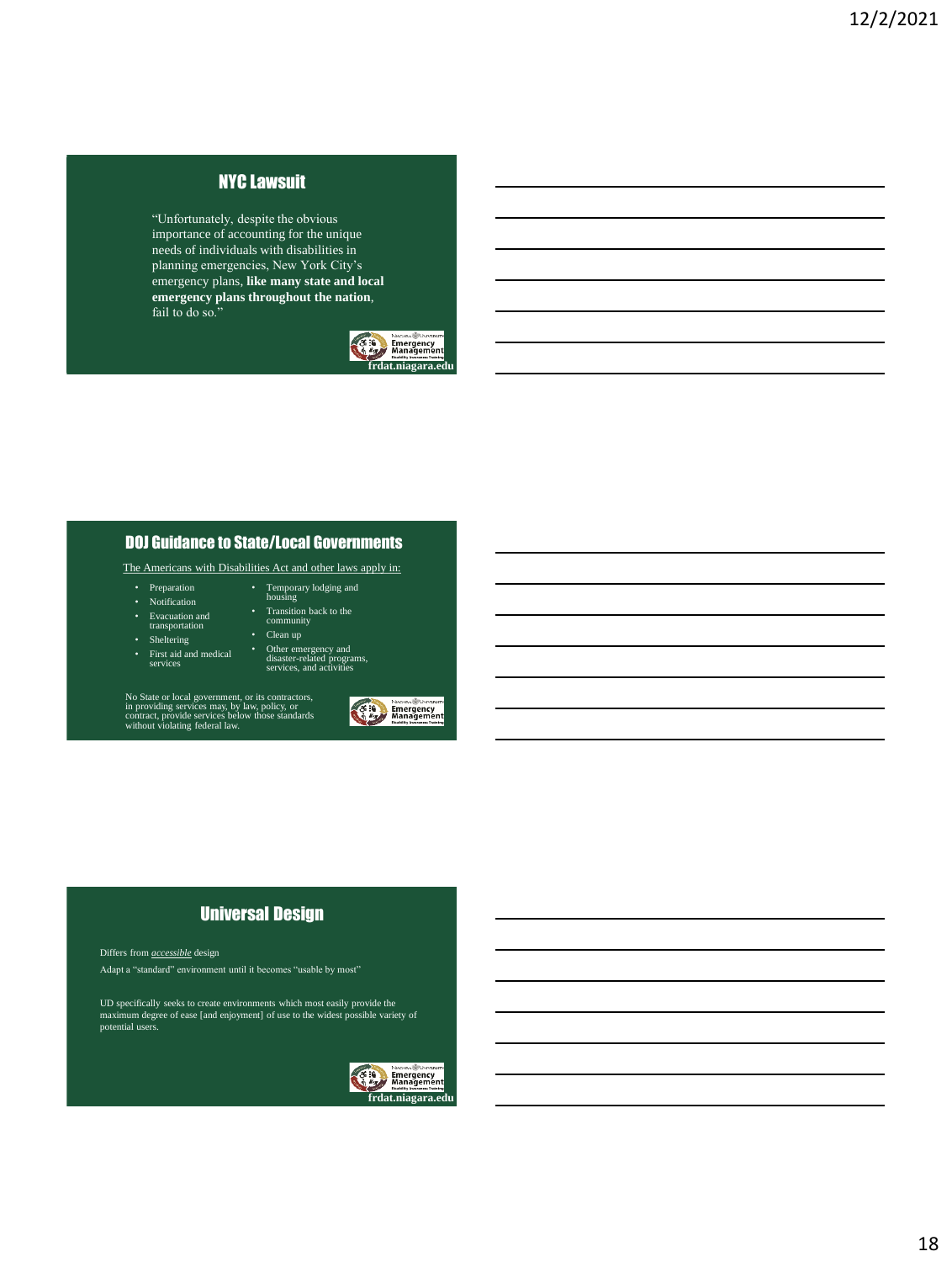

"There are small projects, and there are large ones, and each one will bring the Town of Amherst closer<br>to being fully accessible for all residents and visitors.<br>During its Feb. 2 meeting, the Town Board approved Board Mem Since the committee inception, this list has been its top priority. Whalen said the committee will continue to review town buildings and facilities for additional deficiencies. "We are going to continue until all buildings are accessible," he said, adding that one of the committee's purposes is to have a strategic plan with a set of goals and objectives that the town can

then build from. **Exercise Services**<br> **Exercise Services**<br> **Exercise Services** 

## Americans with Disabilities Act (ADA)

As a municipal employee you are covered under Title II of the ADA and you have responsibilities you must understand and adhere to.

Failure to do so will expose your entire municipality to complaints and possible citations under the Department of Justice (DOJ).

**ADA Center # 1-800-949-4232**



## Project Civic Access

Fact Sheet

Cities and Counties (and towns and villages): Solving Common ADA Problems

Toolkit for State and Local Governments

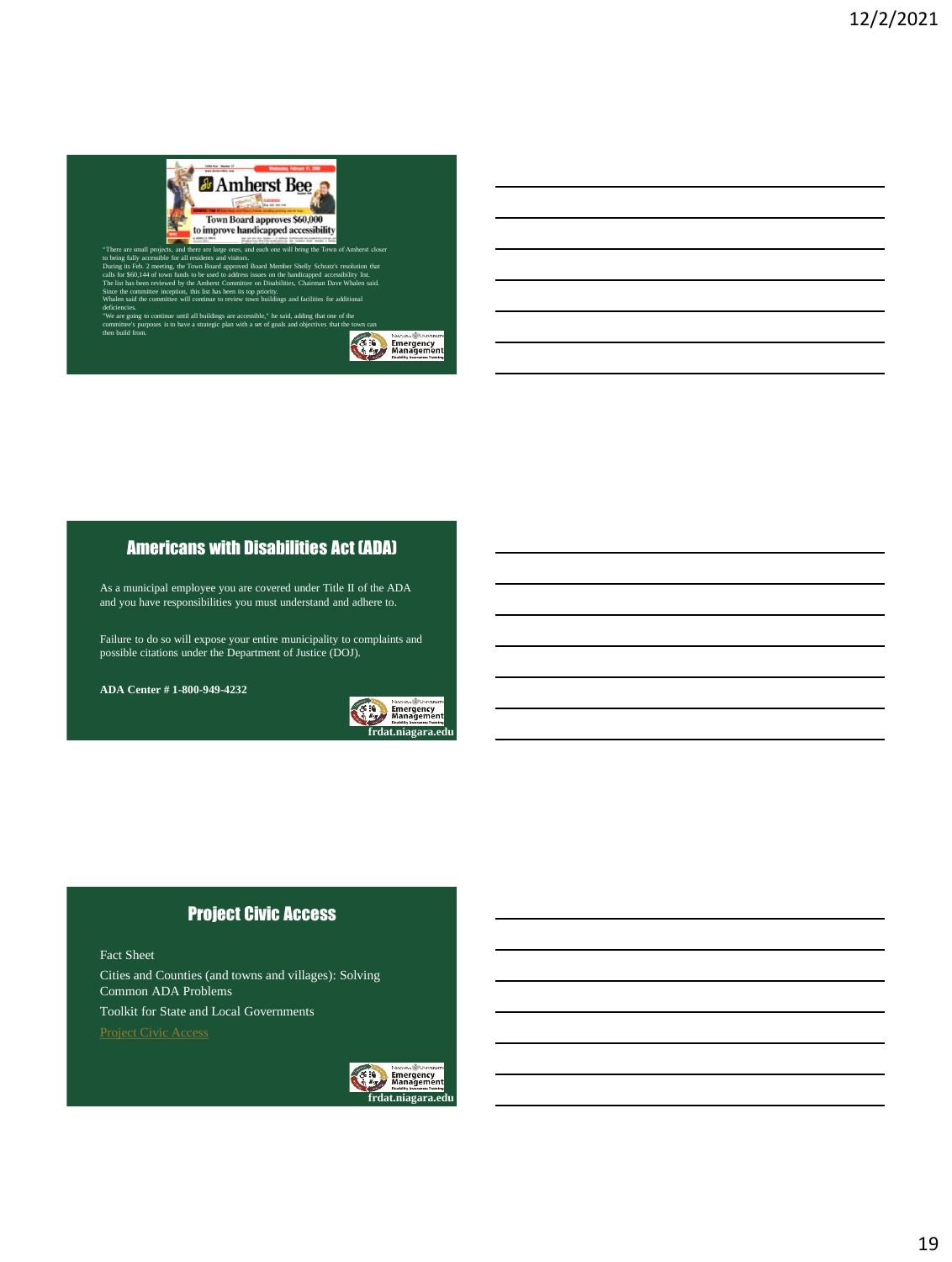

| <b>Whole Community Planning</b> |  |
|---------------------------------|--|
|                                 |  |

- Looks beyond traditional government-centric approach to emergency planning.
- Aims to dispel old thinking that government can solve challenges on its own.
- Engages and leverages community partner resources.
- Expands government reach.



## Checklist for Integrating IWDs and Access and Functional Needs

- $\checkmark$  Planning: community partners, Disability Integration Advisor/AFN Tech Specialist
- $\checkmark$  Communication
- $\checkmark$  Sheltering
- $\checkmark$  Evacuation, transportation
- $\sqrt{\phantom{1}}$  Recovery
- 

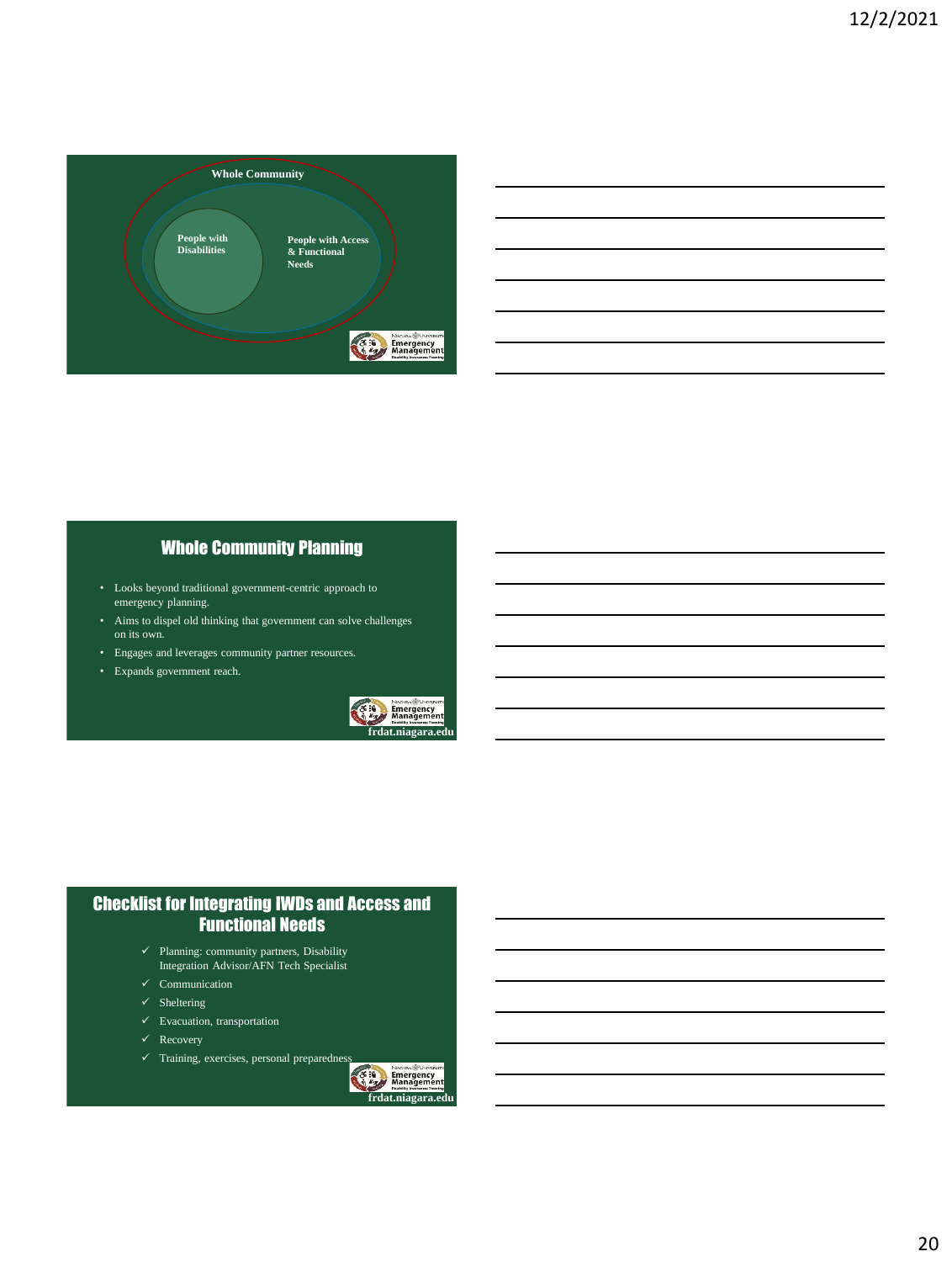## Inclusive Planning

- Individuals with disabilities and access and functional needs are at the table
- Emergency planning councils/committees have representation
- Plans are all-inclusive; no annexes, no holes



## Active Participation

- All accessibility reviews are conducted WITH individuals; shelter, recovery center, websites, etc
- Emergency Operation Centers (EOC) have a person(s) that can address matters and questions
- Disability advocacy organizations are assigned to address outreach, provide resources and information
- Exercises always include individuals
- Equipment and Assistive technology have the approval of individuals



## Emergency Planning Topics

- Effective Communication; modes, notification
- Sheltering; accessibility, in-place
- Transportation
- Personal Care Assistance
- Media

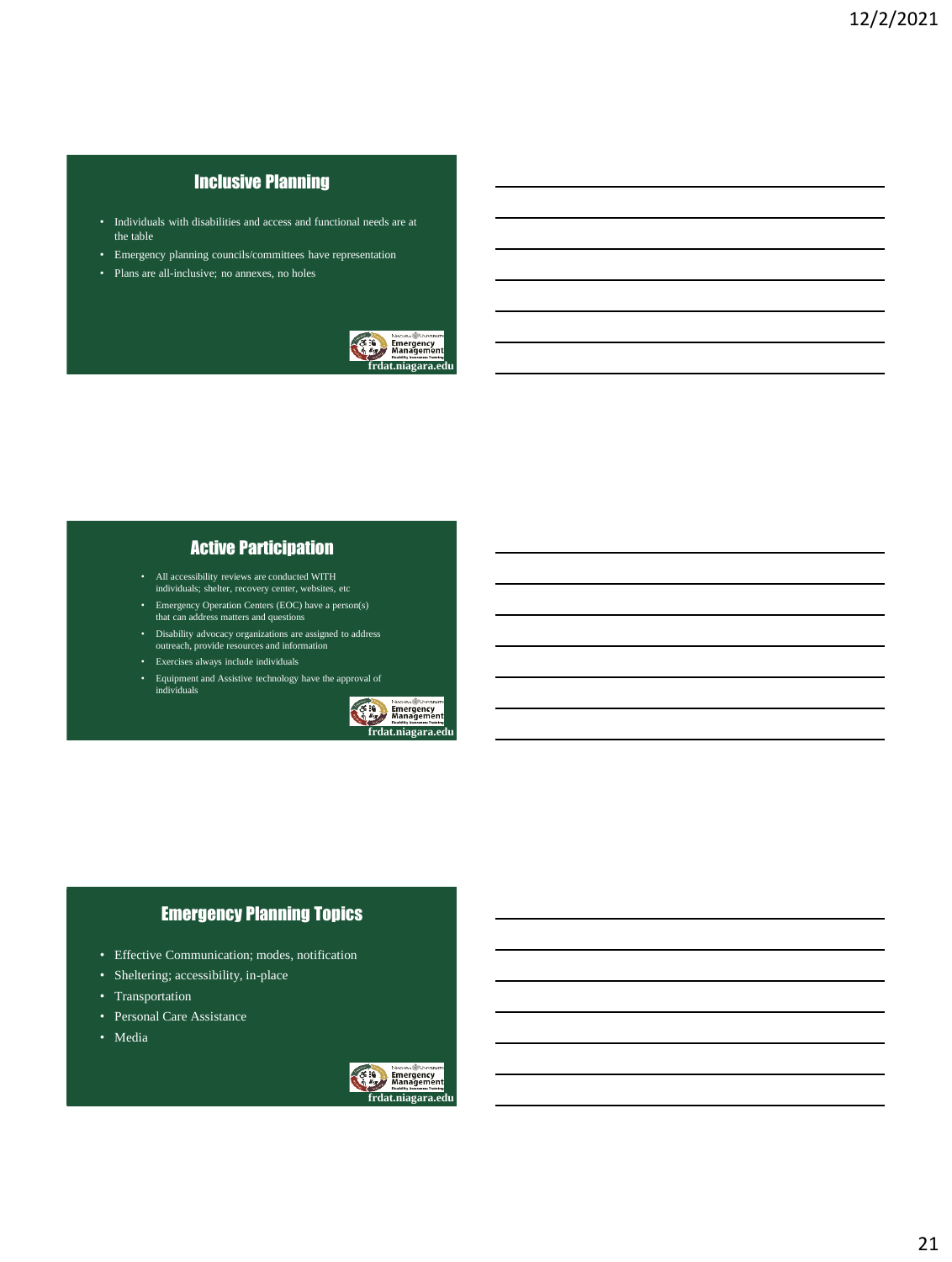## COVID-19 Revelations

No one was prepared for this

**Again,** disability lives lost rank at the top

Congregate Care not considered in planning

Personal Protective Equipment needs caught everyone off guard Shelter in Place took on a new meaning

Food supplies, delivery and assistance now an agenda item in EM Medical services/Hospitals

Developmental Disability Services interruptions,

challenges



### Plan of Action – People with Disabilities

Recovery is **in** the planning and preparedness phases Address PPE needs on-going. Stock, don't hoard. Educate on use Identify systems of support, especially those living independently Essential needs identified; 1:1 therapies, Behavioral supports, advocates, medical needs Transportation aligned with needs Information sharing; DD service providers-Family members/other Testing sites/Points of Distribution; accessible, accommodating START a Core Advisory Group



## Niagara University Disability Awareness Training

- Website: frdat.niagara.edu links, community resources, training info
- COVID-19 Resource section/newsletters
- Office phone: 716-286-7355

 $rac{60}{x}$ 

Rochest

- One stop disability information center
- Also offer law enforcement, firefighter, emergency medical services, and 9-1-1 telecommunicators training